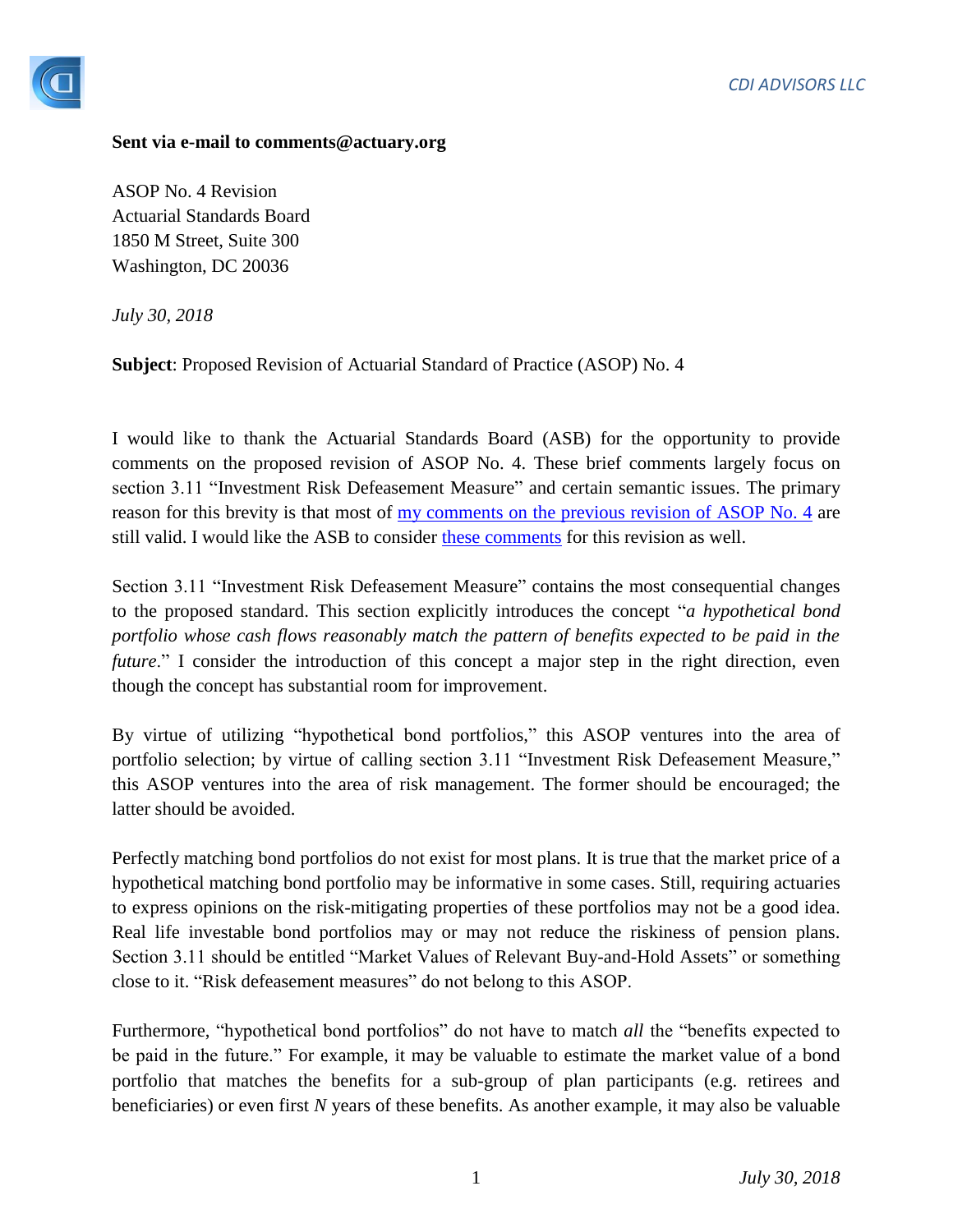

to estimate the market value of a bond portfolio that matches the excess of benefits over expected contributions in the next *N* years.

Thus, there is no need to require "hypothetical bond portfolios" to "reasonably match" benefits – these portfolios may be useful even if they only offset some benefits. The standard should recognize that there may a multitude of "buy-and-hold" assets relevant to retirement plans – matching and non-matching. Actuaries should have wide latitude to utilize reasonable methods to estimate the market values of these assets.

The presence of hypothetical matching bond portfolios makes "market-consistent present values" obsolete. The concept of "market-consistent present values" is neither useful nor necessary. The term "market-consistent present value" should be replaced by "the market value of the hypothetical matching bond portfolio" throughout this ASOP.

To recap, I propose the following changes:

- 1. Section 3.11 should be entitled "Market Values of Relevant Buy-and-Hold Assets" instead of "Investment Risk Defeasement Measure,"
- 2. The term "investment risk defeasement measure" should be eliminated.
- 3. In section 3.11, the phrase "the actuary *should* calculate" should be replaced by "the actuary *may* calculate."
- 4. Section 3.11 should state that the actuary may estimate and disclose the market value of any "buy-and-hold" asset that may be relevant and beneficial to the plan. Such "buy-and-hold" assets include but are not limited to hypothetical matching bond portfolios.
- 5. If "a hypothetical bond portfolio whose cash flows reasonably match the pattern of benefits expected to be paid in the future" is deemed relevant to the plan, then the actuary should estimate and disclose its market value.
- 6. The term "market-consistent present value" should be replaced by "the market value of the hypothetical matching bond portfolio."

Let us address certain semantic issues related to this standard. The exposure draft of the January 2012 revision of ASOP No. 4 contains the following remarkable statement:

"*The word "liability" has created challenges for actuarial communications for decades and continues to do so today*."

While this statement is undeniably true, it does not go far enough. The terminology currently used by the pension actuarial community has created challenges for actuarial communications for decades and continues to do so today. I would like to encourage the ASB to consider the following suggestions: